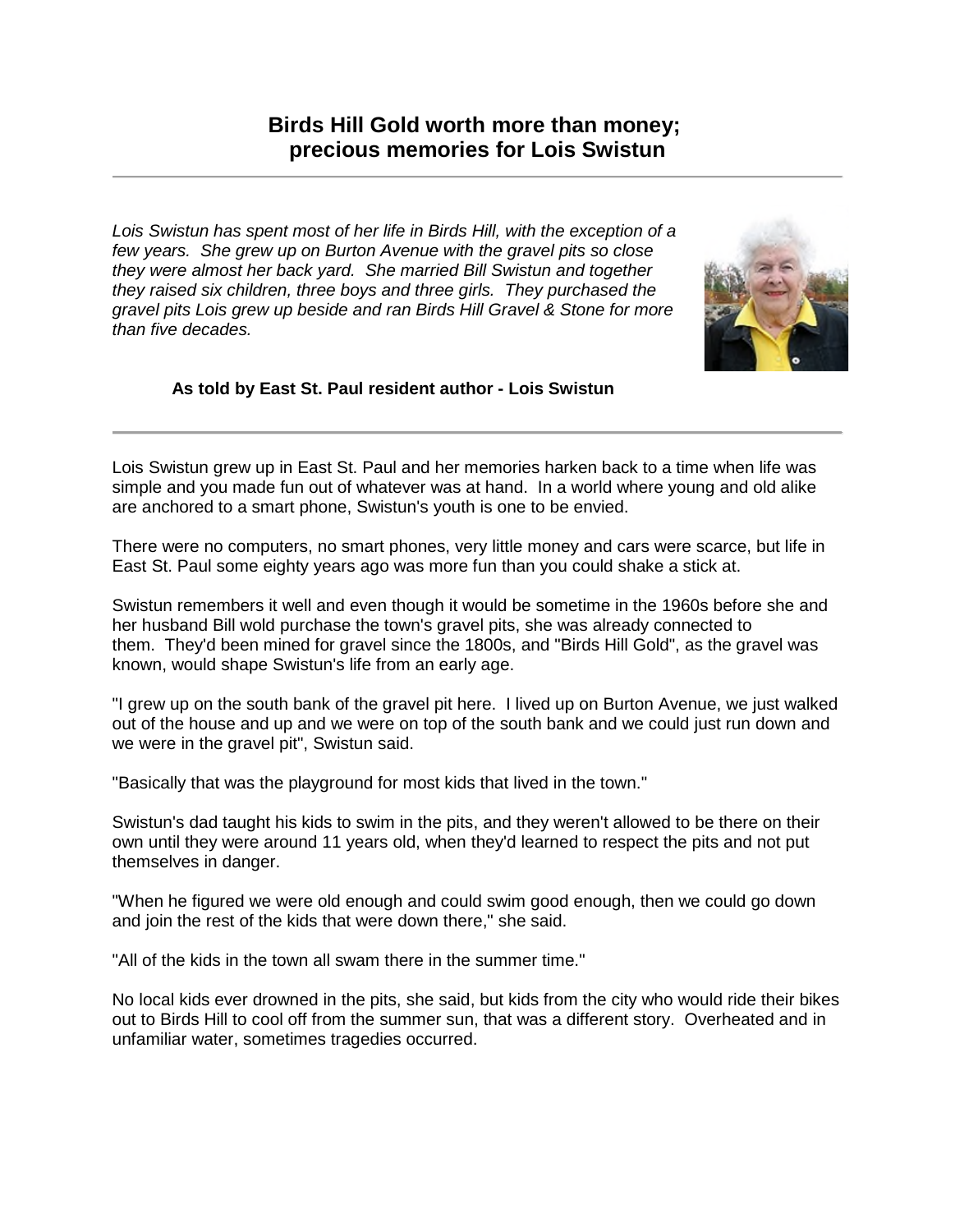The pits were the winter playground for kids too. It was the depression, Swistun said, and most kids didn't have sleighs. Even if you did, they weren't built well enough to survive the pits. But the kids knew they didn't need fancy sleds, they had Mr. Chudleigh's store.

"We went to Mr. Chudleigh's store here and asked for big cardboard boxes because cardboard boxes made a fantastic sleigh," Swistun said.

"You just hopped on that and when it wore out you went to the store and got another one."



Swistun's dad, who was killed in a blast gone wrong at the pits when he was in his 60s, worked there in the summer and in the winter he and his brother cut ice.

"They had these big saws and they would cut ice and put it on a sleigh and the horses would take it to the CN crossing just south of the village." she said.

The ice was put in boxcars full of sawdust and was used to cool passenger trains. Some, she said, might have also been shipped to Winnipeg where it was sold.

She remembers her dad and uncle coming home for lunch after spending their mornings cutting ice, their overalls frozen solid past the knees.

"They would hang them behind my mom's cook stove to thaw them out and then when they finished their lunch they would put their overalls back on to go back and cut more ice in the afternoon."

When Lois and Bill owned the pits - called Birds Hill Gravel and Stone - there were plenty of tough times. She remembers one summer, when her youngest at the time was just about a year old, she had to work at the pit weighing trucks. She would drop the kids off at the sitter's, and head down for the day. The sitter would take the kids back home in the evening to put them to bed, and when Swistun's dad came to relieve her, she'd go home.

They were struggling with the business, she said, and it was a time when they didn't know whether or not they'd make it.

"We had a big job and it was a case of either we made money on that job or we'd have to go out of business."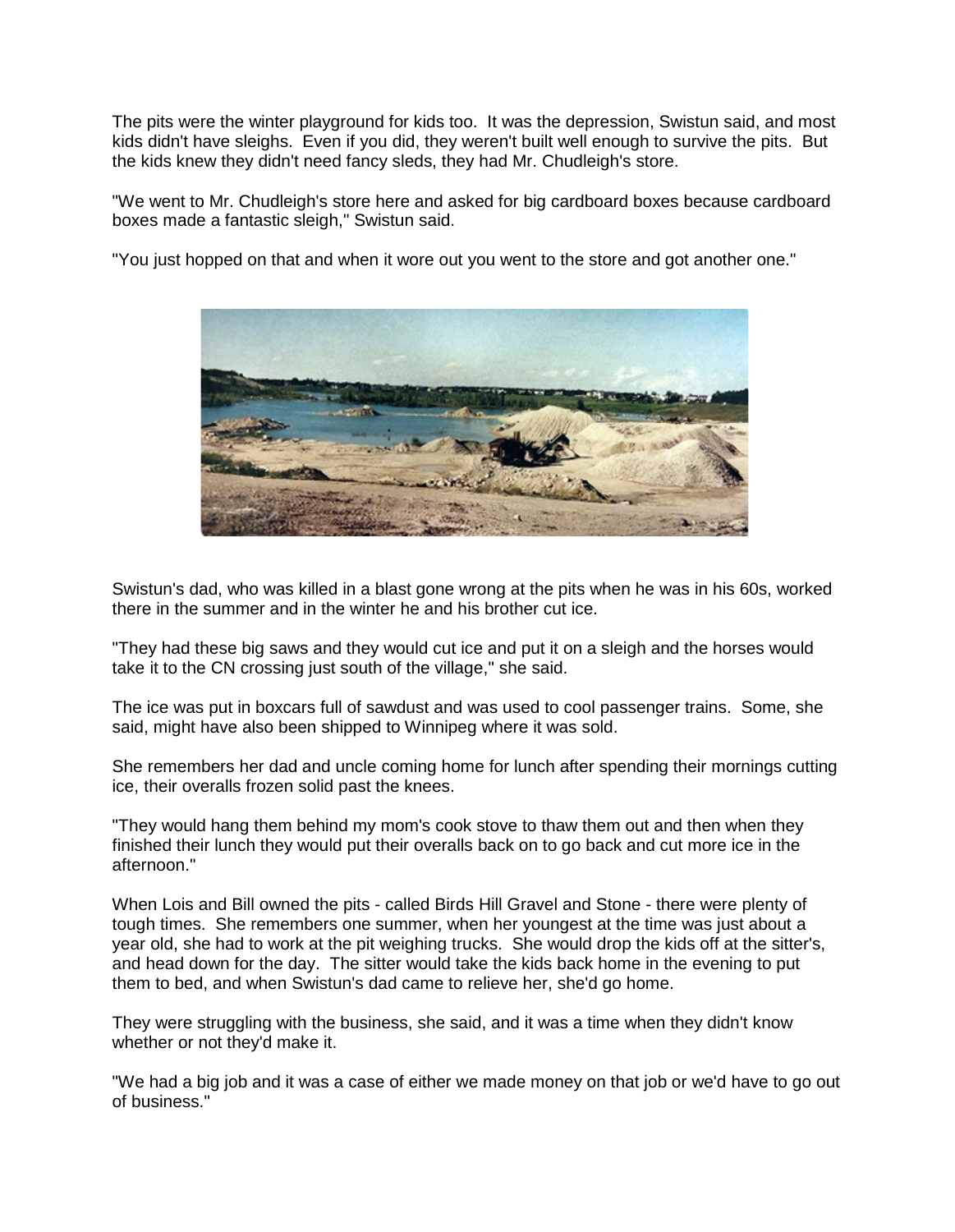They survived and over the years, Birds Hill Gravel and Stone supplied gravel for many big jobs including the Nairn Street overpass, Winnipeg's north end sewage treatment plant and the St. James bridge approaches.

The pits were the family business, but just like when Lois was a kid, they were the family playground too.

"Our entertainment on a Saturday night for the kids, we'd go down to the pits and my husband would put dynamite into the water to loosen the gravel. This dynamite would blow up in the water," she laughed.

"My cousin, he'd phone over and say, 'well, are we going dynamiting tonight'?"

The pits had been owned by numerous others before the Swistuns - Bill's brother Don became a partner in 1964 and several sons worked there as well - including the City of Winnipeg, Fraser Sand and Gravel, Mulder Brothers and Ramsay and Bird, to name a few, but it was the Swistun's who last operated it. Today, the pits are known as Silver Springs Park and it was the Swistun family that made sure that when the pits could no longer be used for mining that they were rehabilitated.

It's fitting, that Lois Swistun's childhood playground remains just that today. The transformation from gravel pit to community park was detailed in The East St. Paul Centennial 1916-2016 book:

"This man-made park, that without the foresight of an East St. Paul family, would have been a scar on the environment after over 100 years of mining."

"If you want a modern civilization, you have to mine for material to build railways, roads and houses," says Michael Swistun, a member of the family that owned Birds Hill Gravel and Stone for over five decades.

"But mining companies don't have to walk away after the resource is depleted and leave a chronic eyesore on the land. They can take responsibility and rehabilitate the area."

This was the vision of Michael's late father, Bill Swistun Sr., and Uncle Don Swistun Sr. They passed this vision on to their children, who worked together to rehabilitate the landscape. Rehabilitation got started in 1983 with the sloping of the north bank and the development of a walkway in preparation for the housing subdivision that would overlook the area.

The aesthetics of the area were phased in with the addition of paths, trees and grass. The Swistun family was able to obtain small funding grants, but 90% of the funding came from Birds Hill Gravel and Stone's profits in an effort to give back to a resource that has provided so much for so many years.

Today, this park looks like a natural feature rather than a manicured city park or a retaining pond. Deer, foxes, muskrats, turtles, birds, frogs and other wildlife populate the area. People come in all seasons to walk the trails, canoe, skate and toboggan. East St. Paul owes a debt of gratitude to the Swistun family for their gift to our community."